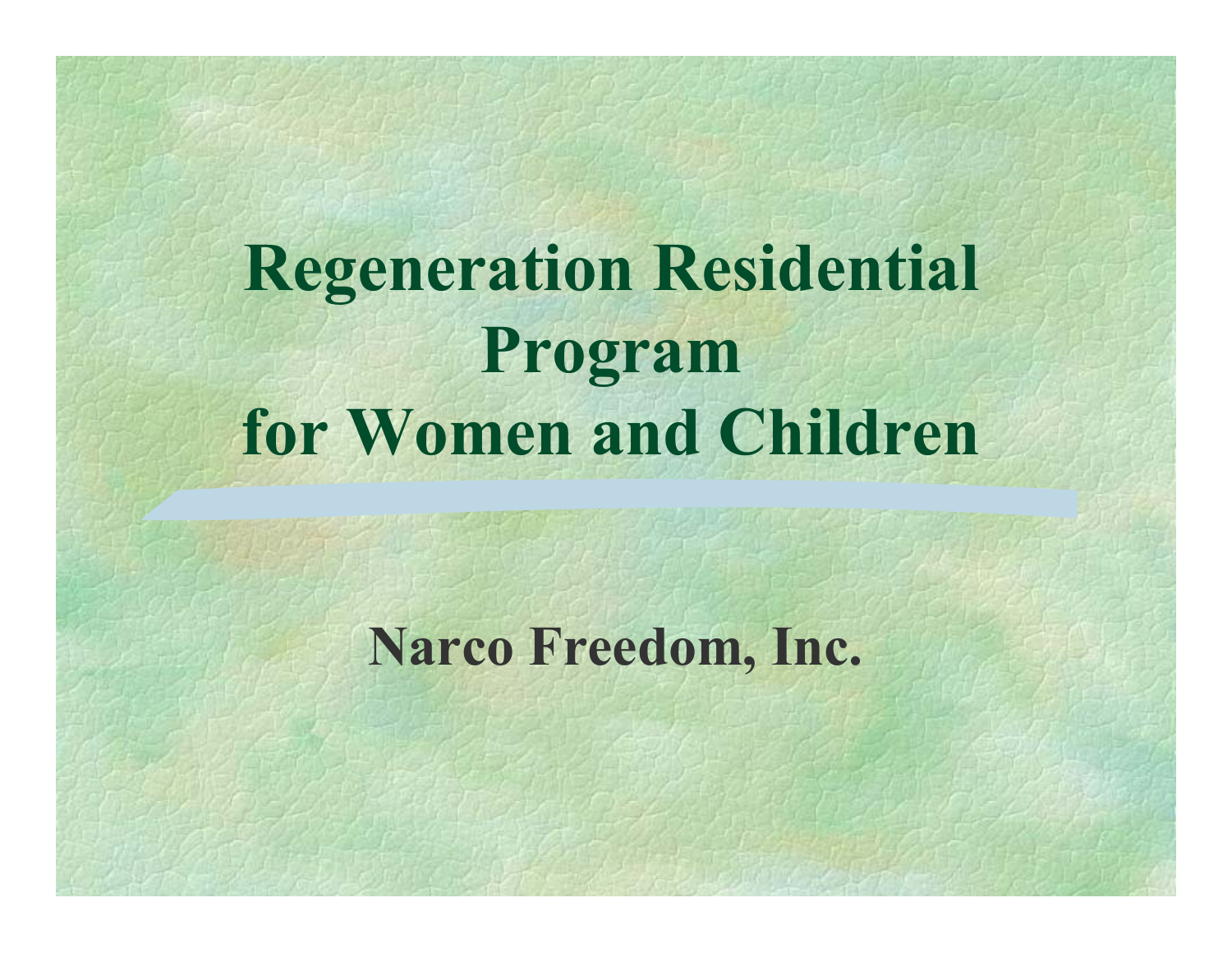# **Mission of the Program**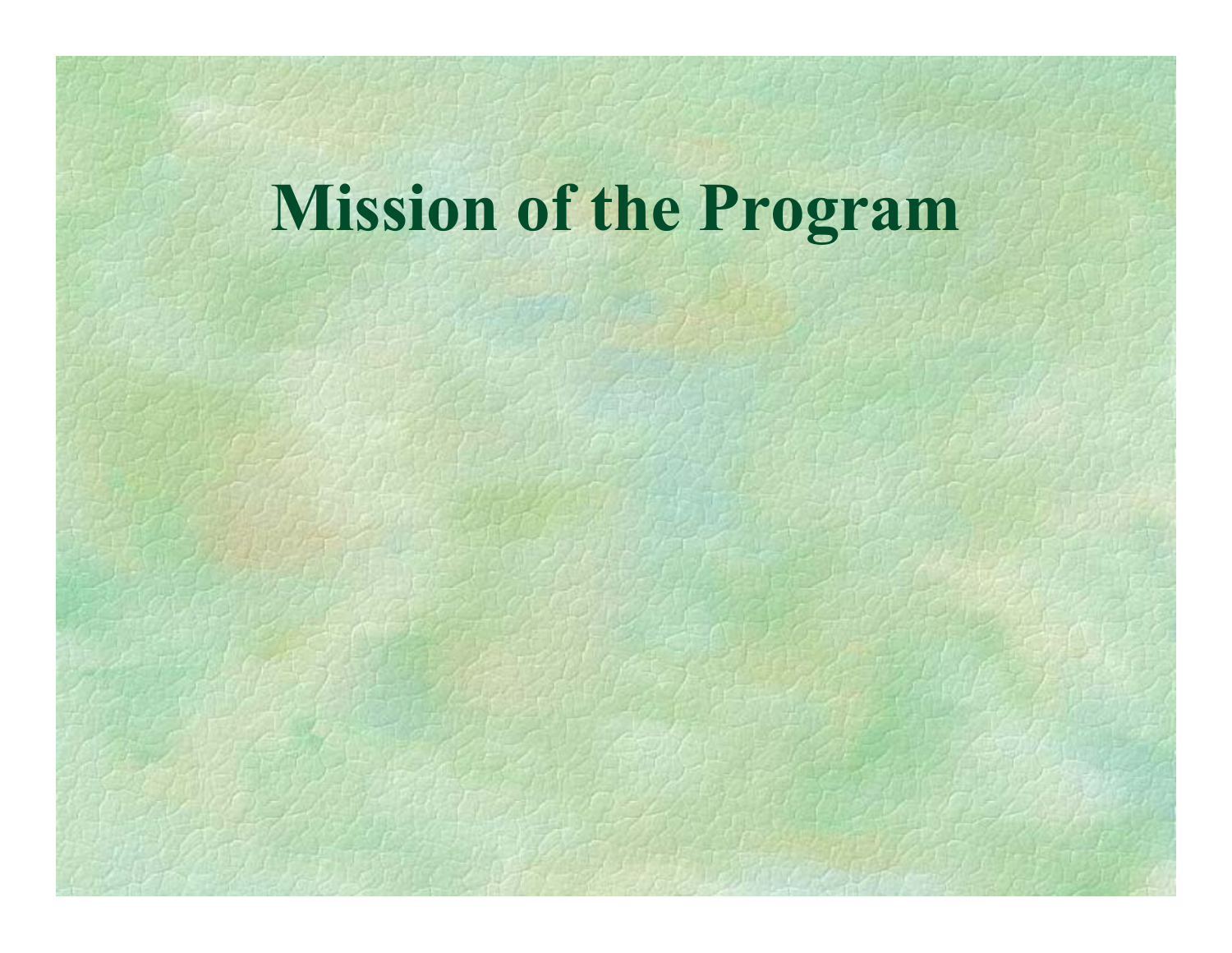#### **Research Questions**

- **Basic Areas Looking at**
- Questions need to answer
	- Women
	- Children
	- Women and Children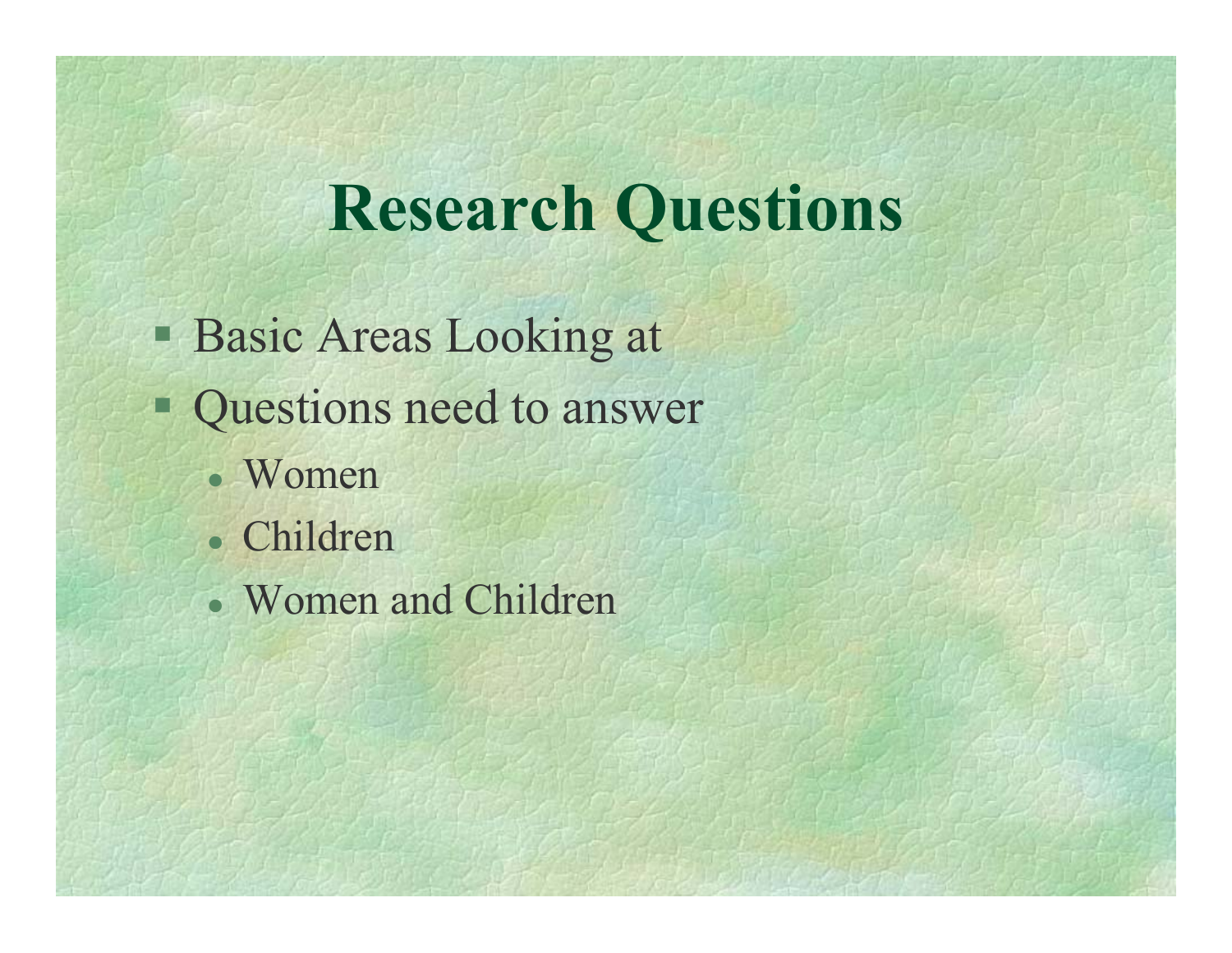# **107 Women Served**

- **Mean Age** is 31.6, of which around 70% of them **bet ween 21 to 35**, although another quarter of them are greater than 35.
- The m ajority of them are **African-American** (around 63%), followed by Wom en with Hispanic origin (31%).

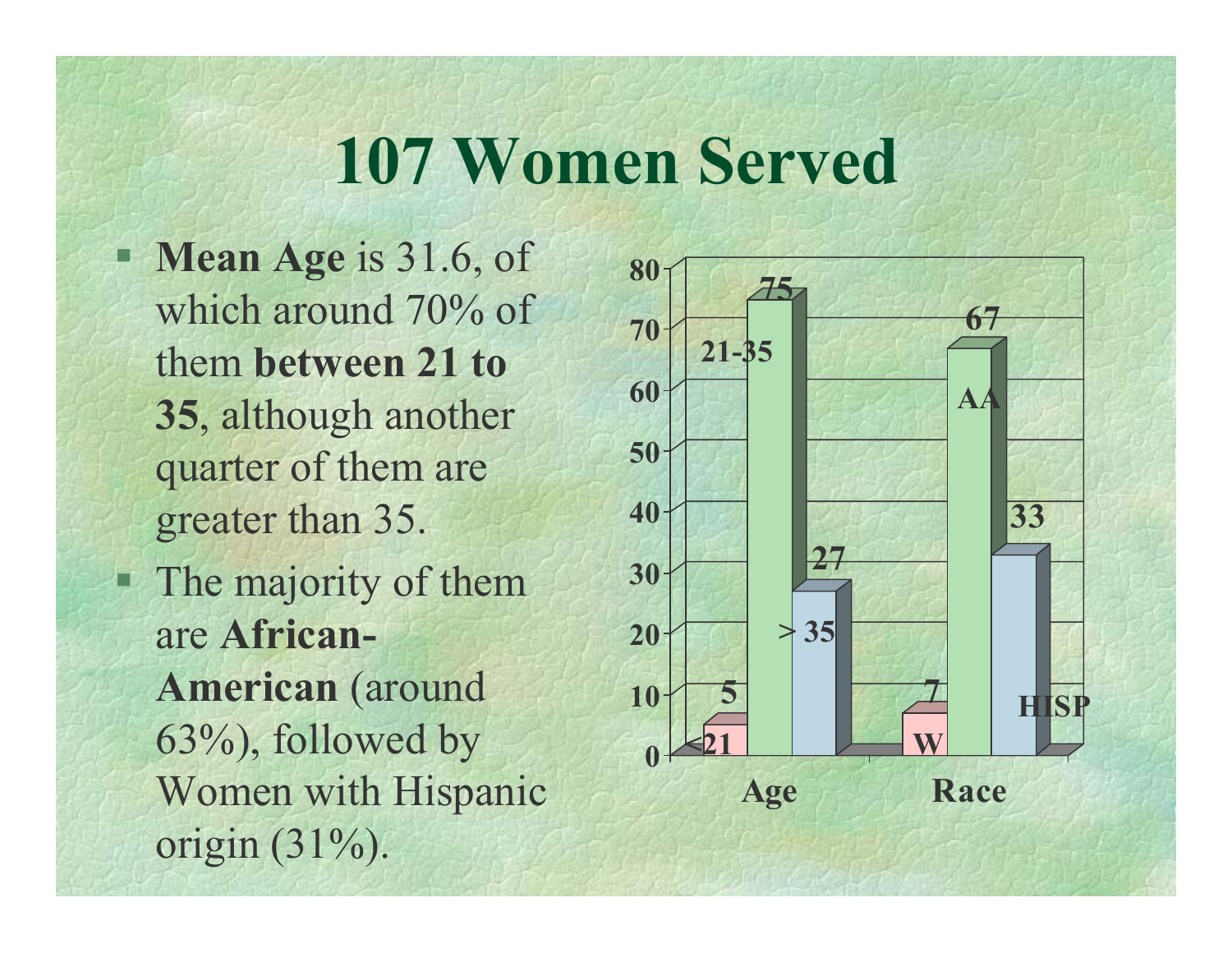# **107 Women Served**

- The **average years of schooling** are 11.5 which is lower than the High-School degree.
- **Around 66% of them are Never-Married**, followed by Previously m arried (22%).
- On average, they have **3.2 children** with the m axim u m number of children being 9.

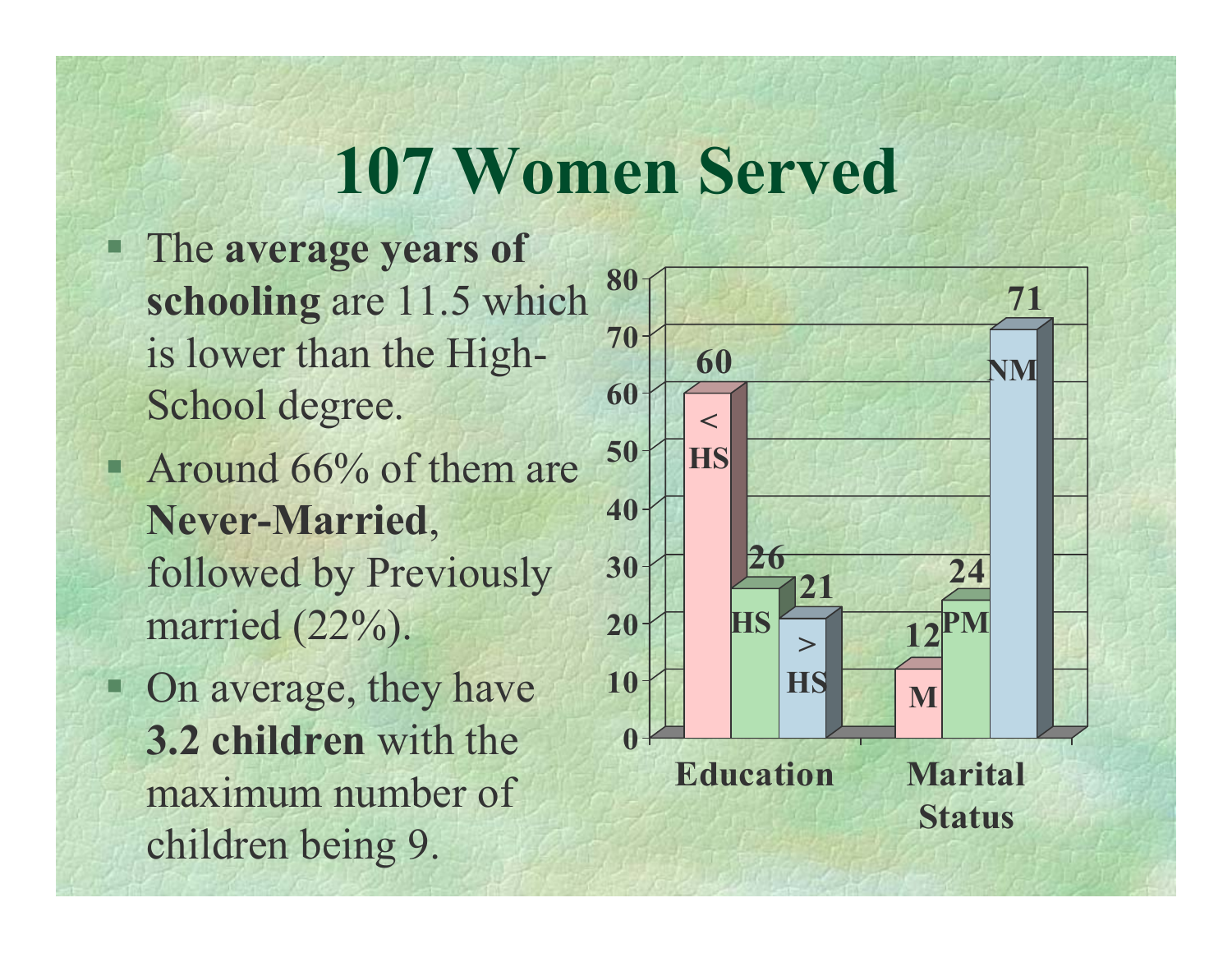# **Services Provided for Women**

- Counseling sessions (e.g., relapse prevention, family violence, sexual abuse)
- **Recreational sessions**
- <sup>12</sup>-Step Group sessions
- **Parenting Groups**
- Vocational Rehabilitation sessions
- **Spirituality Groups**
- **EXECUTE:** Life Skills Education Groups
- Family Counseling sessions
- **Primary Health Visits**
- **EXECUTE: Health and Nutritional Counseling sessions**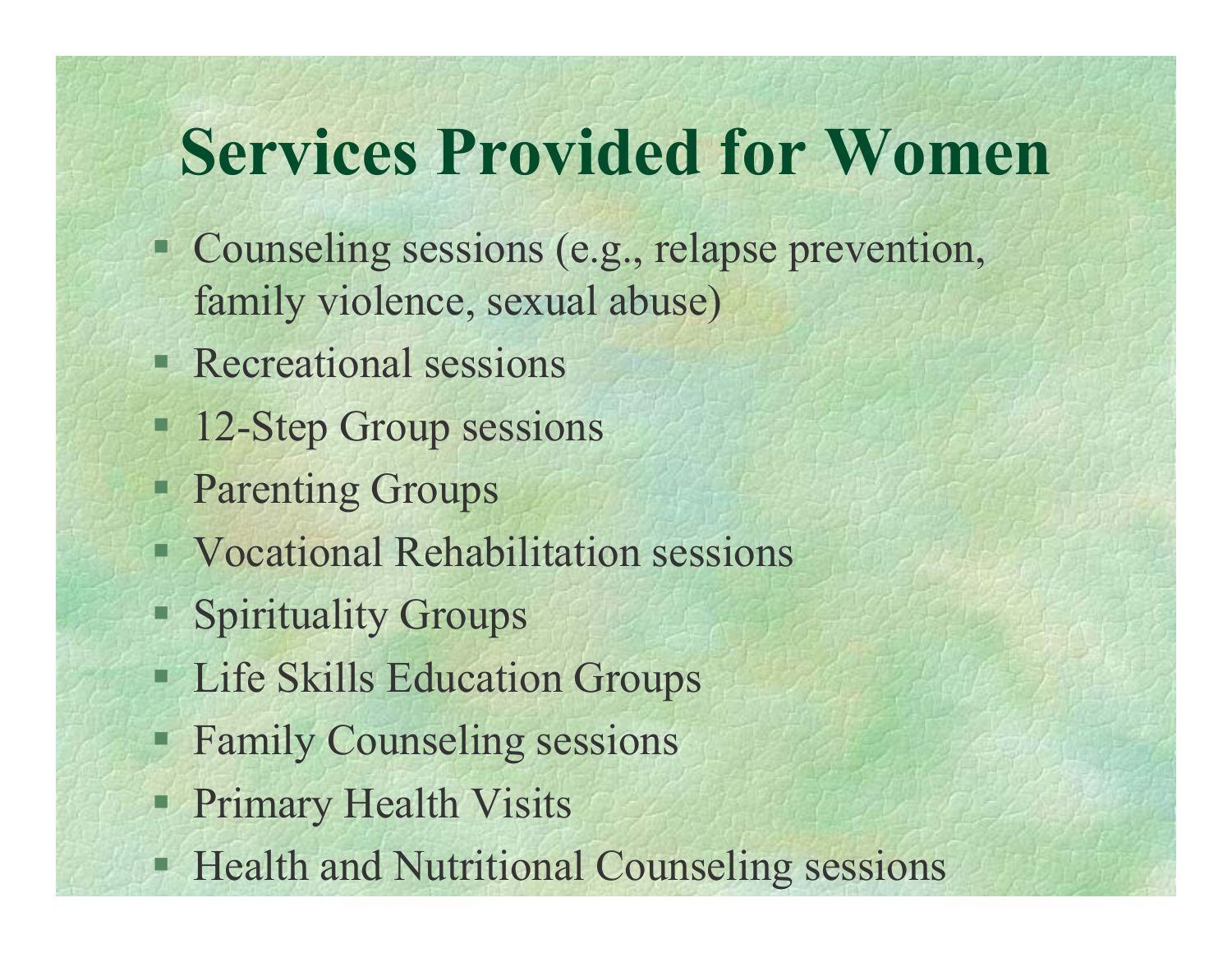# **169 Children Served**

- **Mean Age** is 4.8, of which around half of them  $(47.9%)$  are between 2-4.
- **The majority of them are African-American**(around 58%), followed by Children with Hispanic origin (36%).

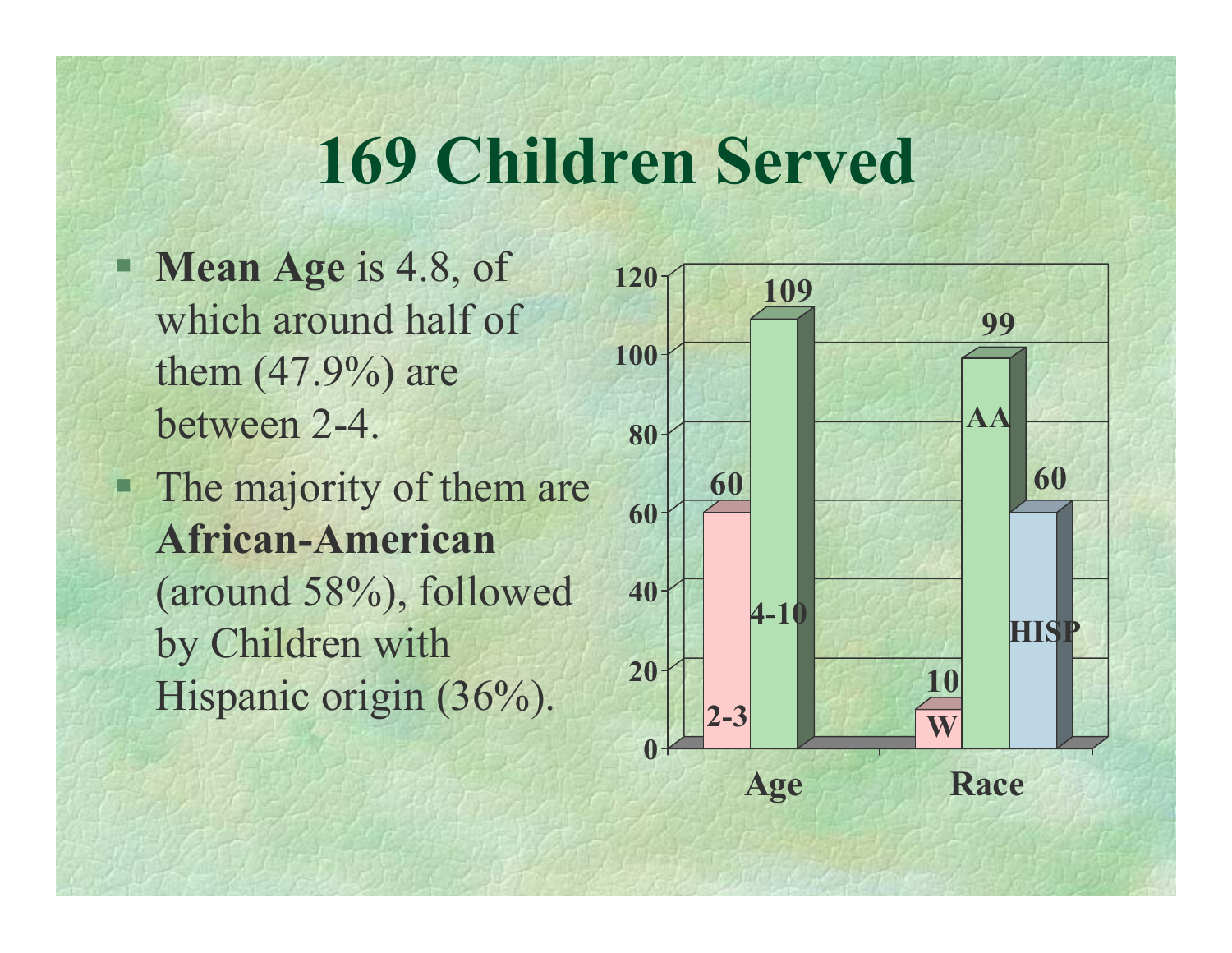# **Services Provided for Children**

- **Pediatric/Primary health Care**
- Specialized Medical Care
- **Occupational Therapy**
- **Individual Counseling**
- **Infant Stimulation**
- **Family Counseling**
- **Psychological Evaluation**
- **Behavioral Counseling**
- **Special Education**
- **Remedial Education**
- $\Gamma$  Day Care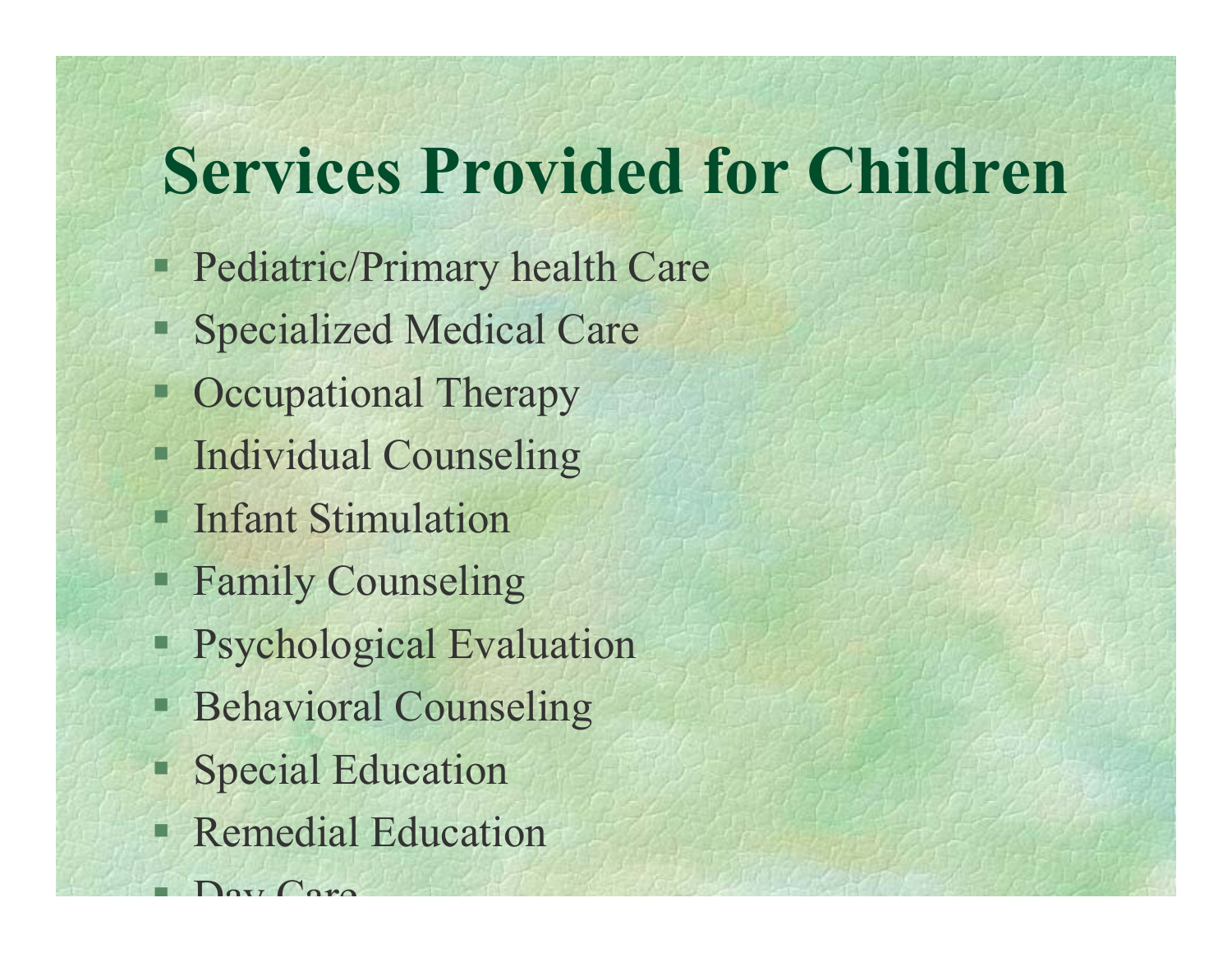### **Evaluation Points of Entry**

**At Admission** 

**Programs Provided** Six-Nine Months

 Follow-Up Twelve months after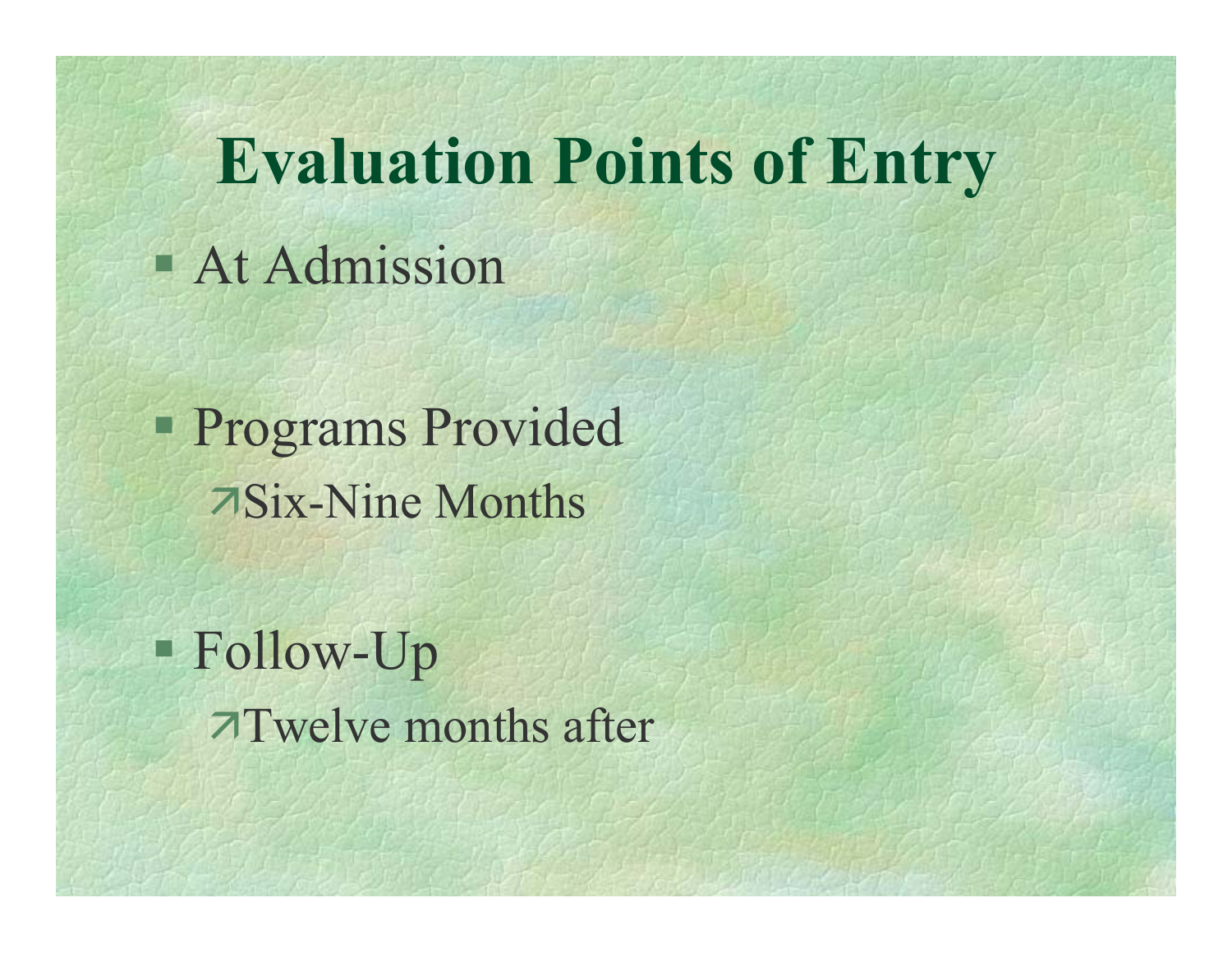# **Drop-Out Analysis**



**OD**ropouts □ Not Droputs

□ Dropouts  $\Box$  Not Dropouts  $\Box$  Dropouts  $\Box$  Not Dropouts

**Complete High-School\*** 

**Youngest Age of Using** Any Drug\*\*\*

**Mental Illness with** coexisting Psychiatric Diagnosis\*\*\*

\*  $p<.10$ \*\*  $p<.05$ \*\*\*  $p<.01$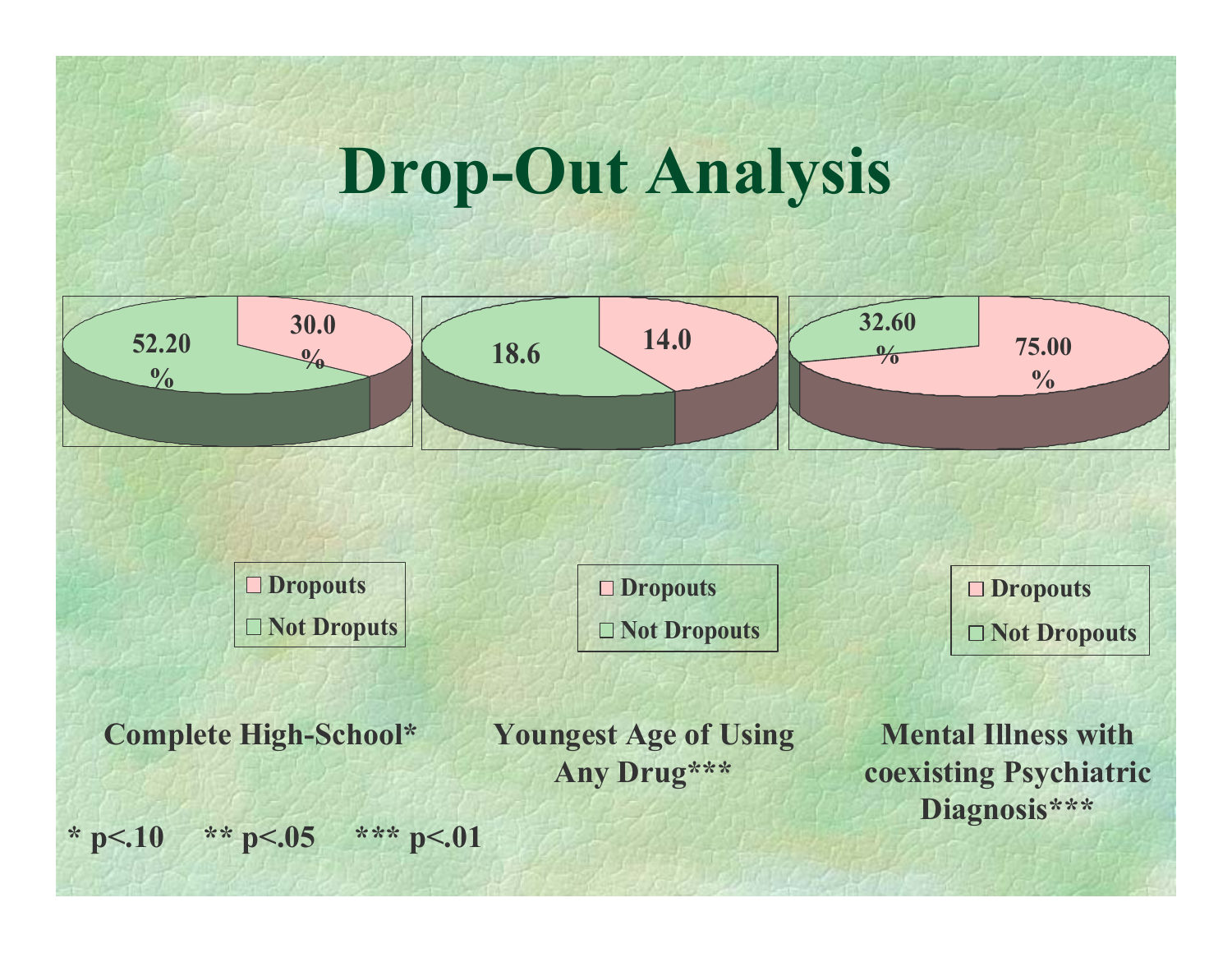#### **Results/Evaluation**

- **Paired t-tests were used to compare intake** evaluations wit h discharge or follow-up information.
- Significant gains in several areas of a woman's life. The women left the program with a more positive sense of themselves. They were armed with more appropriate skills and coping mechanisms and a better sense of social norms.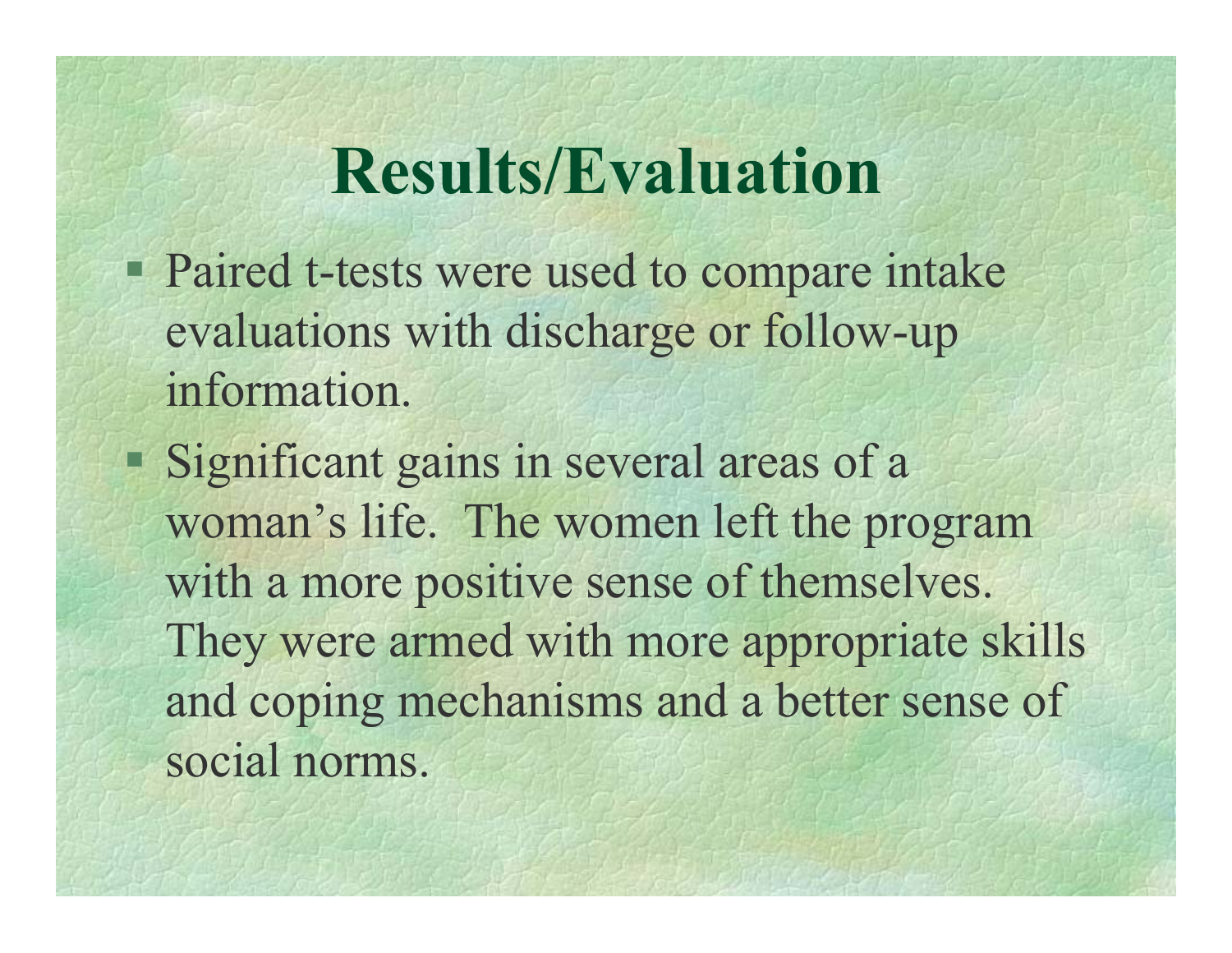### **Measurements**

- Significant Gains from Intake to Discharge or to л Follow-up:
	- 7 Center for Epidemiological Studies Depress Scale (CESD)
	- 7 Symptom Checklist--Improvements in Anxiety, Depression, and **Obsessive Compulsiveness.**
	- **7 Rosenberg Self-Esteem Scale**
	- 7 Impact of Events Scale -- Avoidance (not significant on Intrusive)
	- 7 Impact of Events Scale of Partner Abuser -- Intrusive (not significant on Avoidance)
	- 7 Adapted Ways of Coping -- wishful thinking, seeking social support, minimizing threat, and mixed coping.
	- **7 Relationship Belief Inventory -- Mindreading subscale**
	- 7 Parenting Skills via the Adult-Adolescent Parenting Inventory --**Inappropriate Expectations, Lack of Empathy, and Role Reversal (not** significant on Corporal Punishment)
	- **7 Drug-Related Attitudes**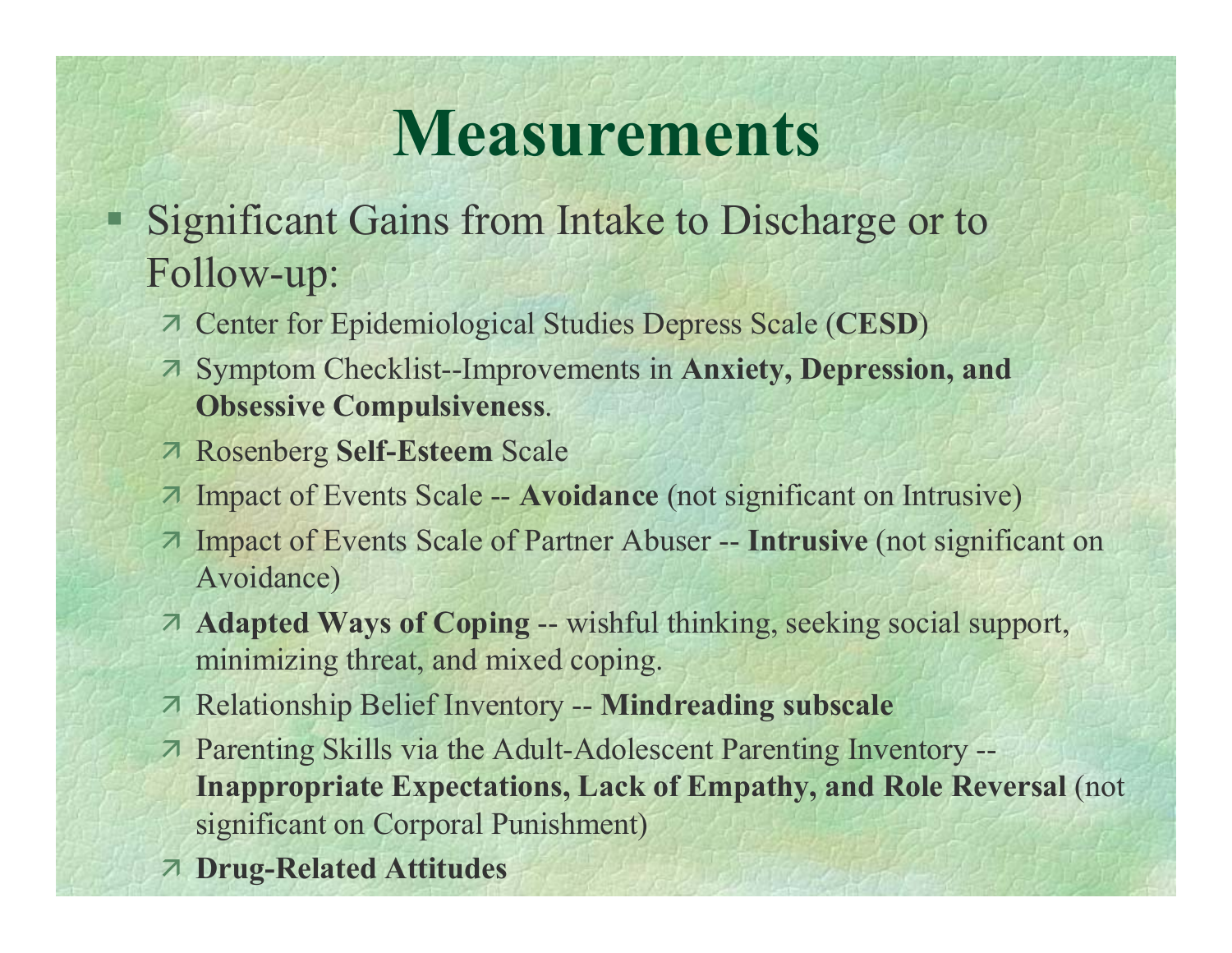#### **Measurements**

#### No Significant Change:

Provision of Social Support (from family and friends) -- perceived support from friends DECREASED from adm ission to discharge and to follow-up. The total socia l support also DECREASED from adm ission to discharge and to follow-up.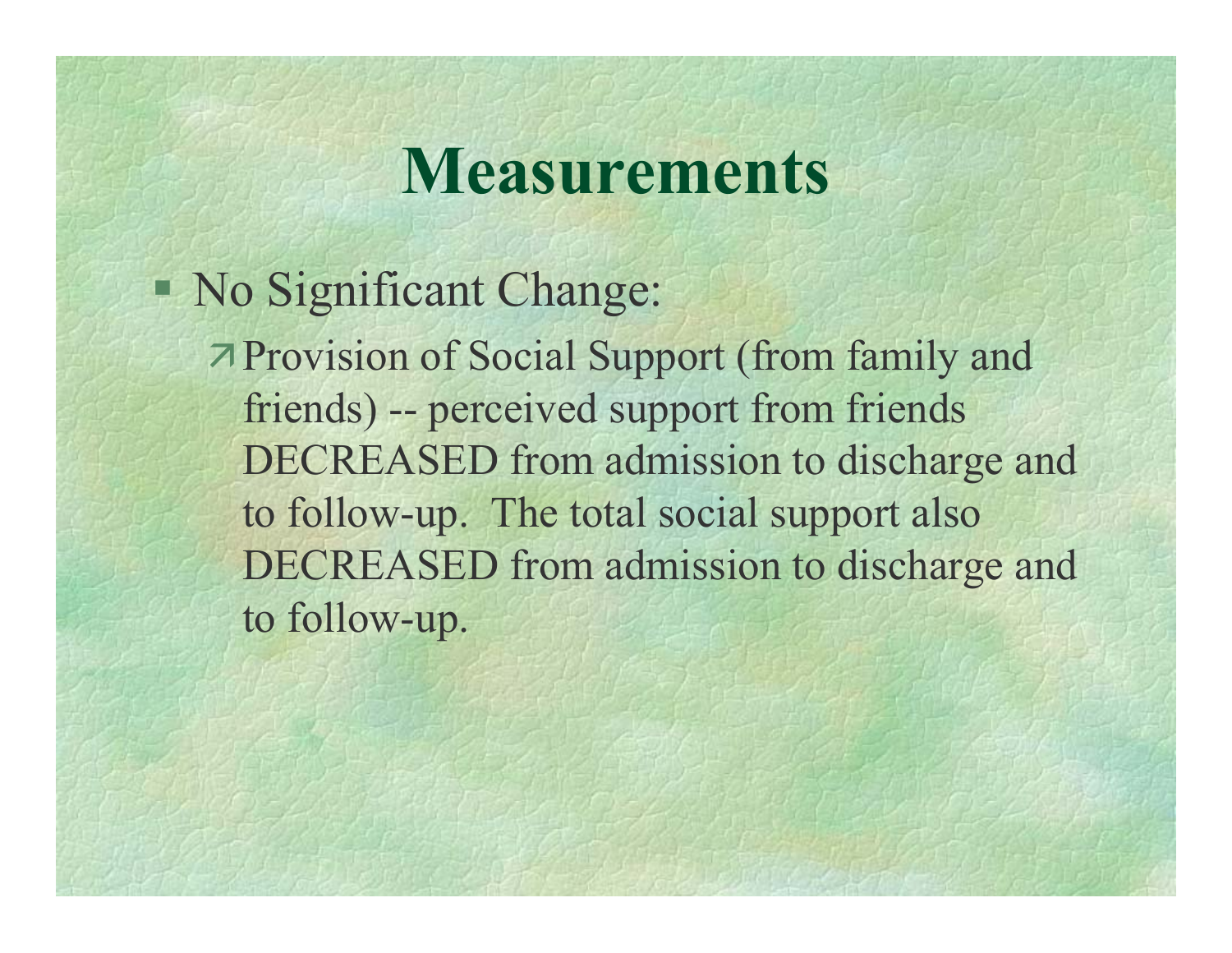### **Major Outcome -- Abstinence**

• Of the women with available information, 5 3 (60%) remained clean, 35(40%) had relapsed.

**If only considered women who completed** the progr am (n=51), 76.5% remained abstinent while the remaining 23.5% relapsed.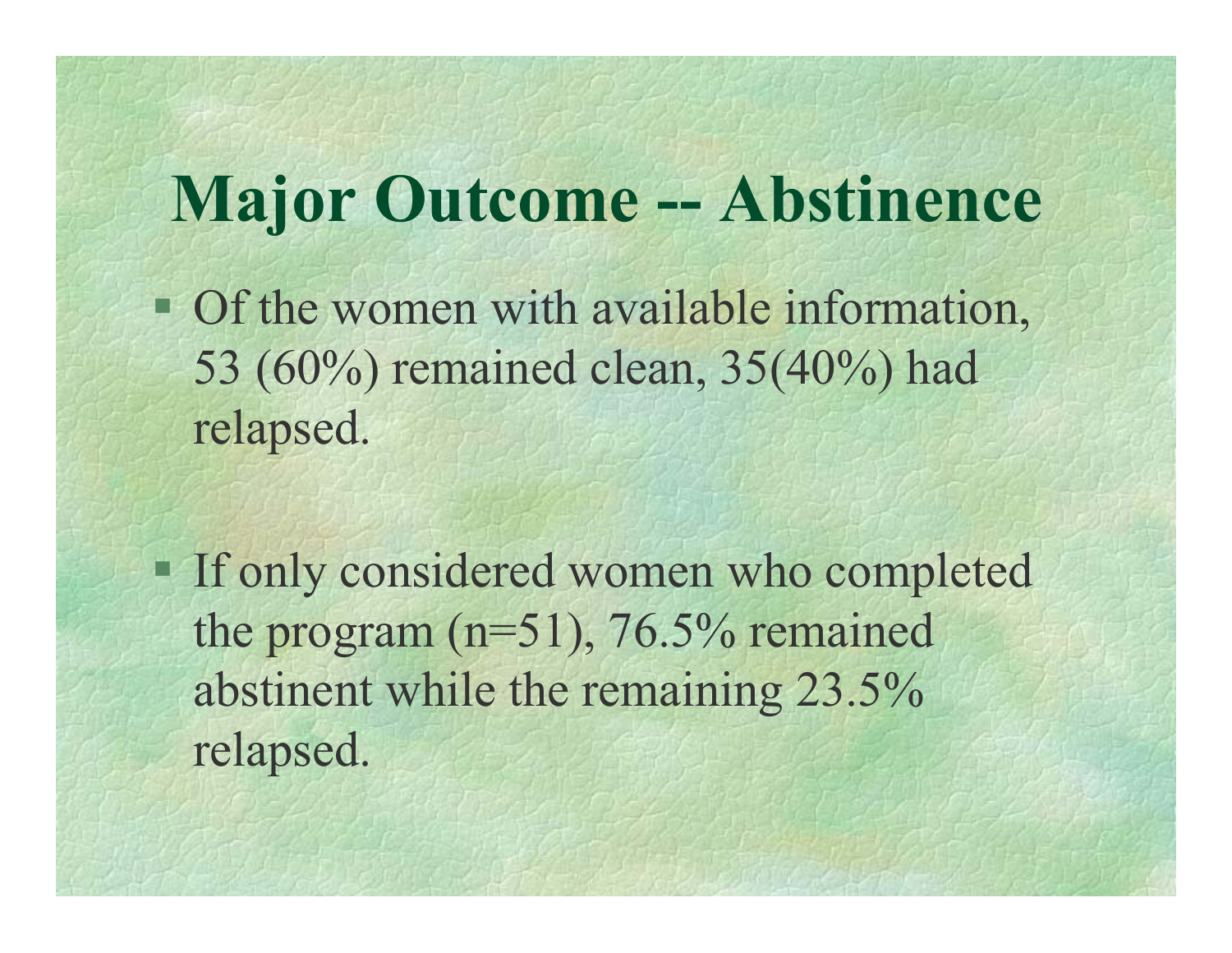#### **Abstinence--All Women**

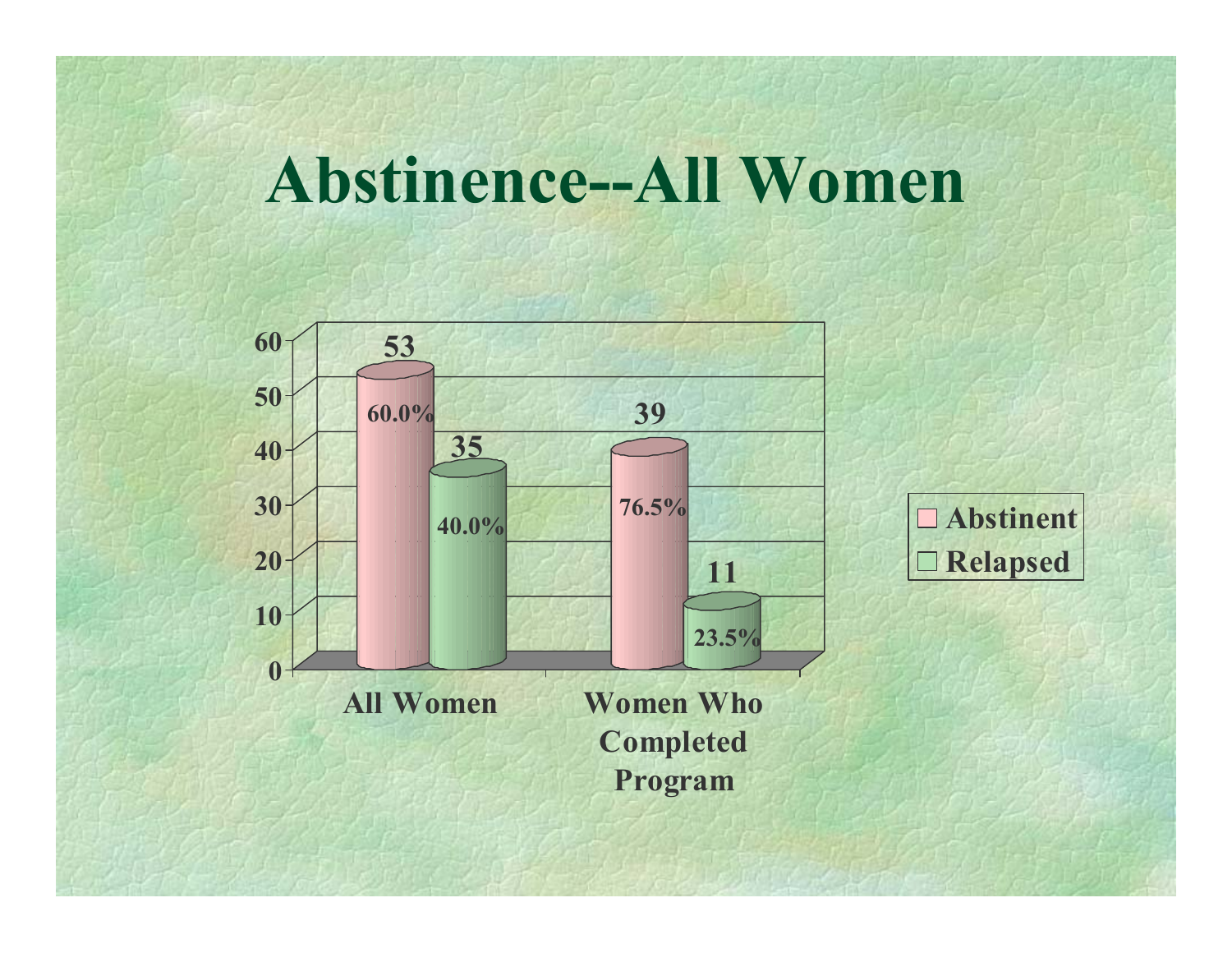# **Contributing Factors**

- **Demographic Variables (age, race, education,** marital status, living arrangement, etc.) do not account for these positive outcomes.
- **For all the measurements being assessed, only Provision of Social Support** has a significant association with clients being abstinent.
- After a ll, it is the **Number of Services** women received while in the residential treatment setting makes the significant differenc e.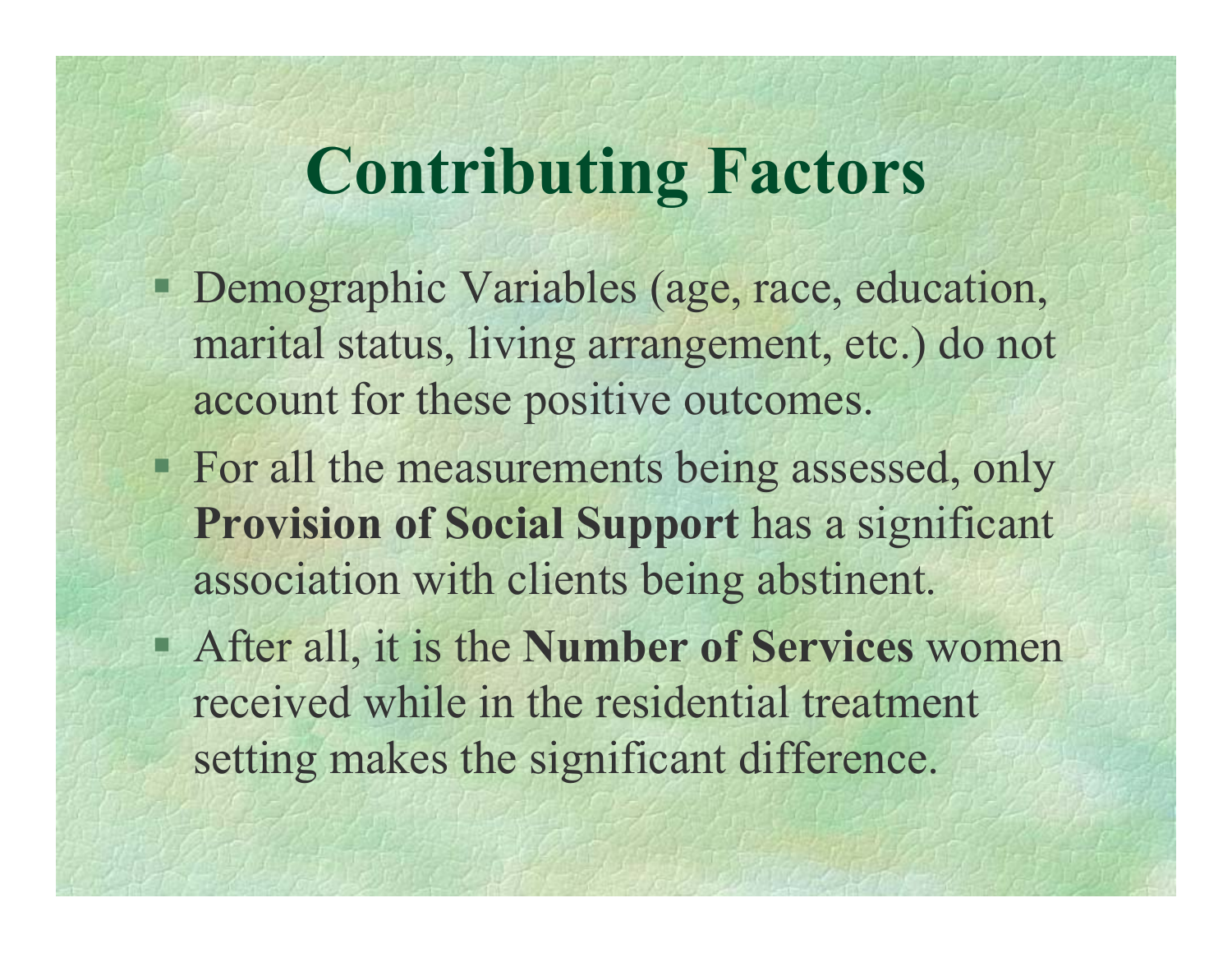#### **Social Support -- Family and Fri ends**



**\* p<.10 \* \* p <.05 \* \* \* p<. 0 1**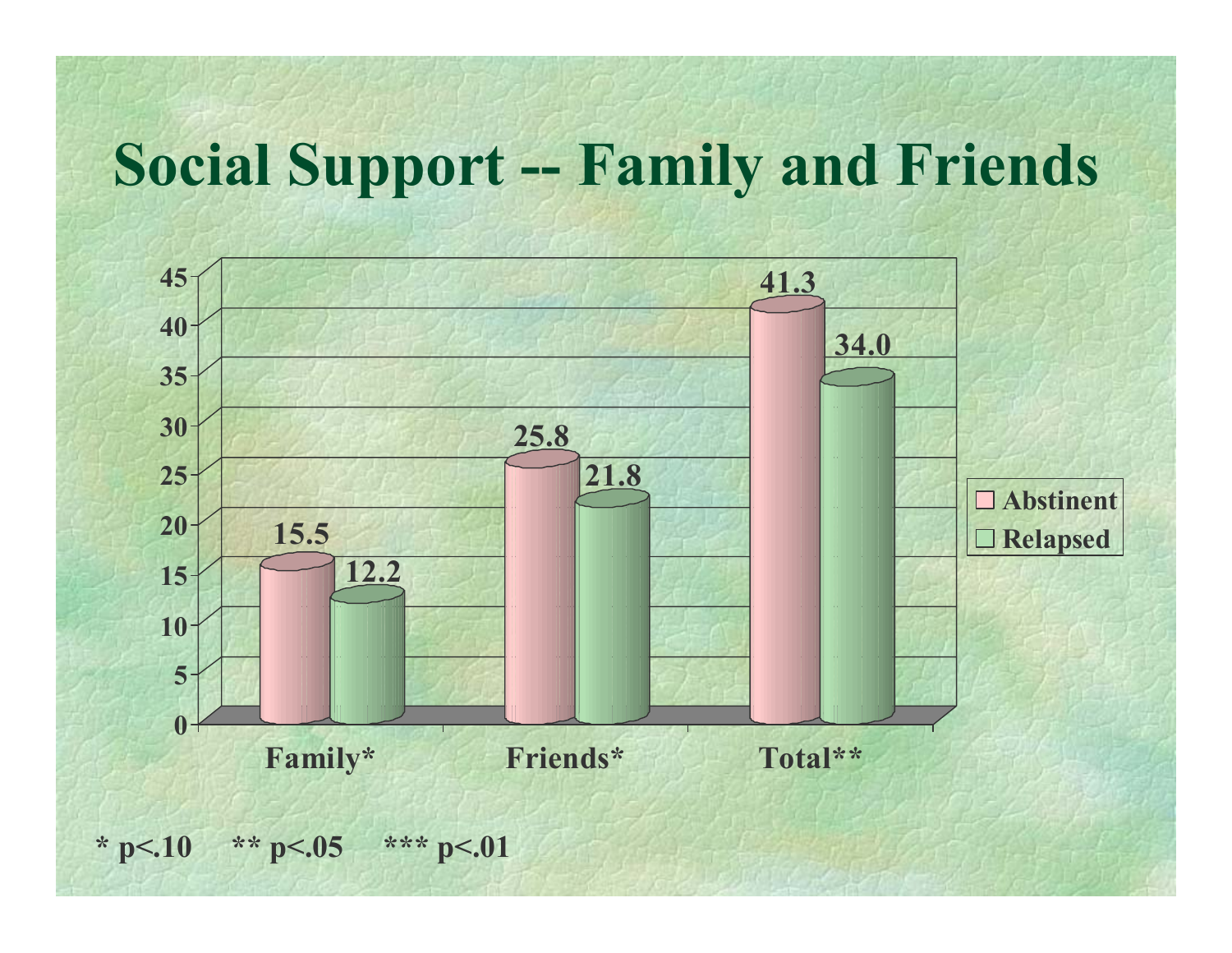### **Number of Services Received Counseling Sessions**



**\* p<.10 \* \* p <.05 \* \* \* p<. 0 1**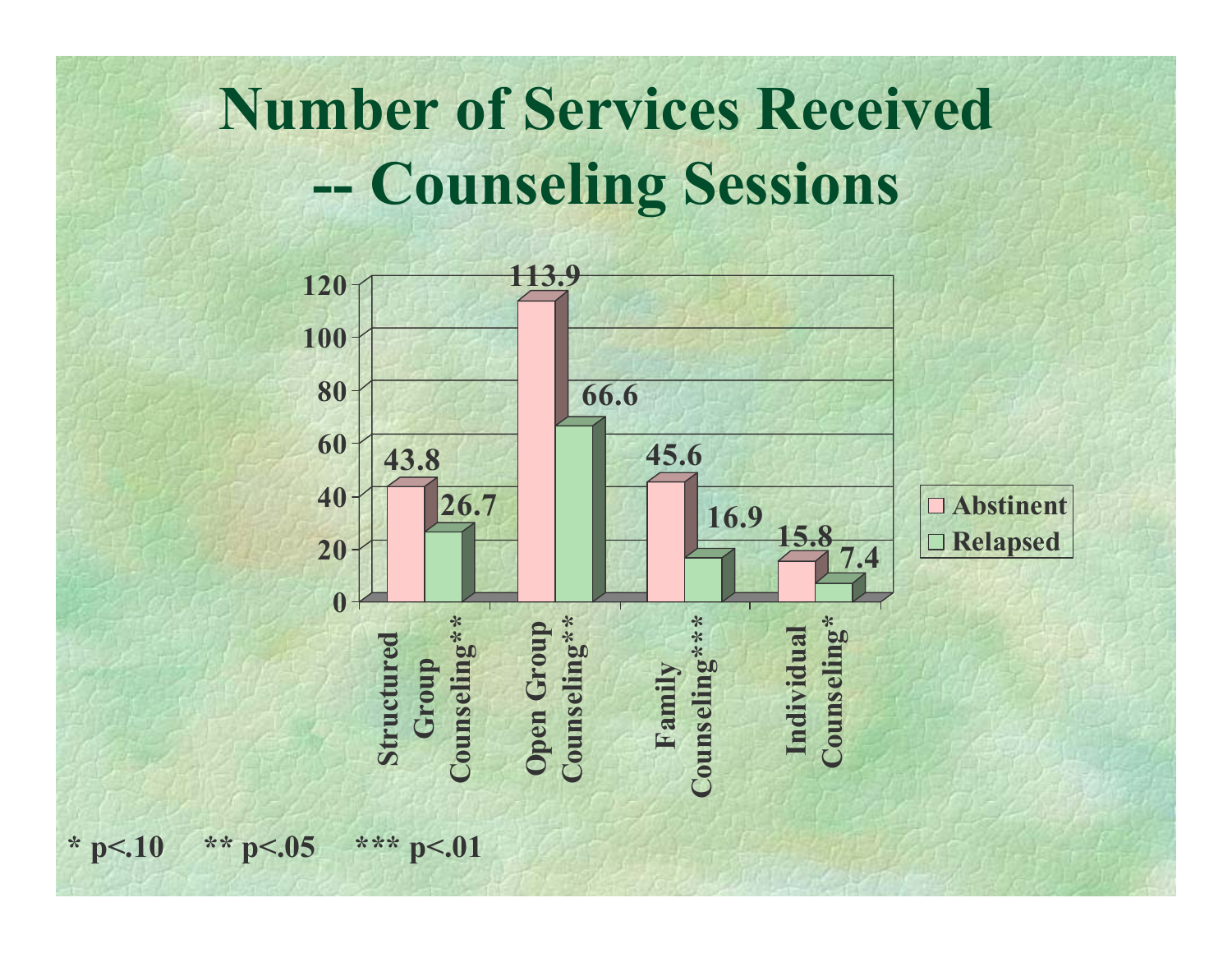#### **Number of Services Received** -- Various Services



\*  $p<.10$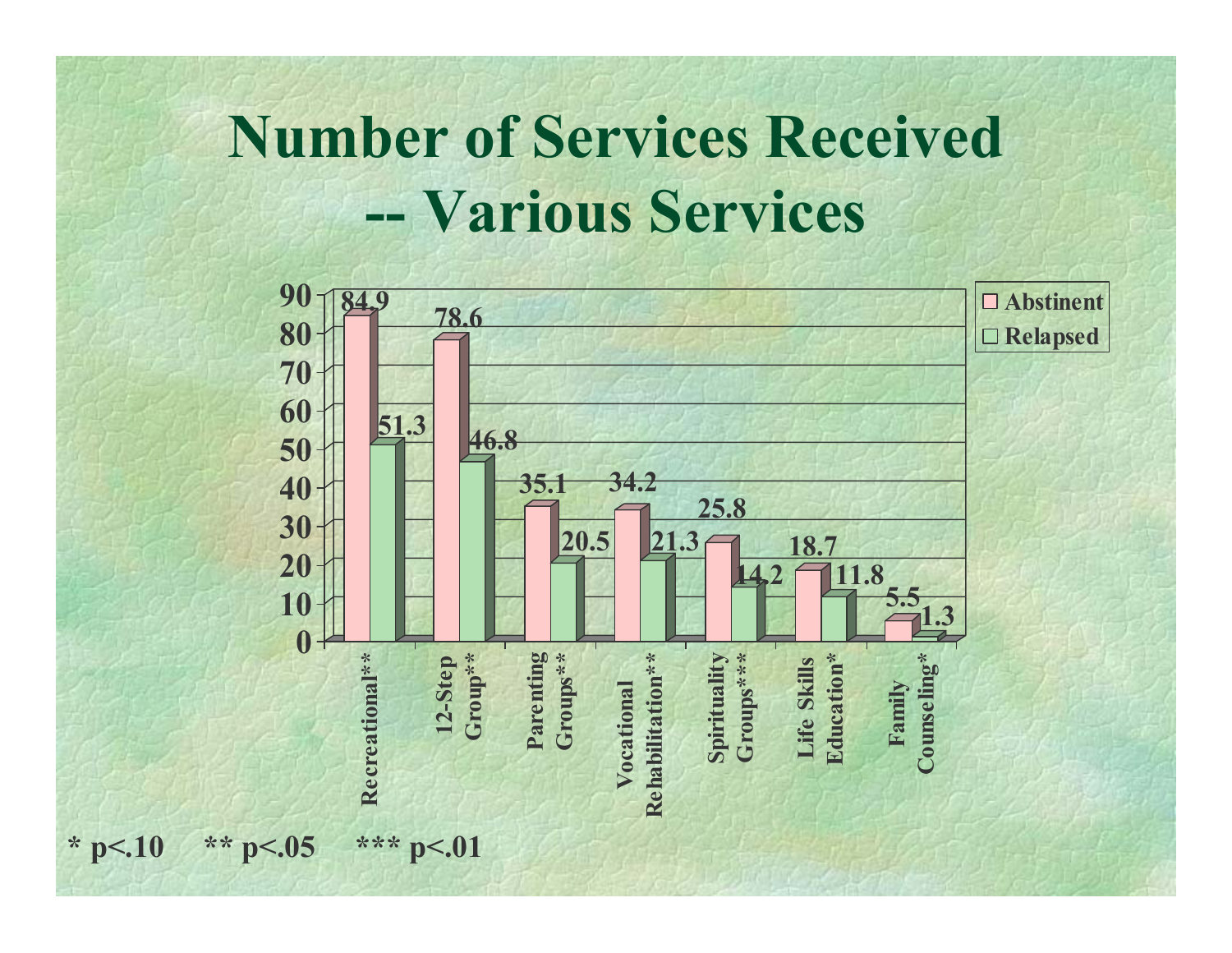### **Number of Services Received** -- Medical Treatment Services



\*\* p<.05 \*\*\* p<.01 \*  $p<.10$